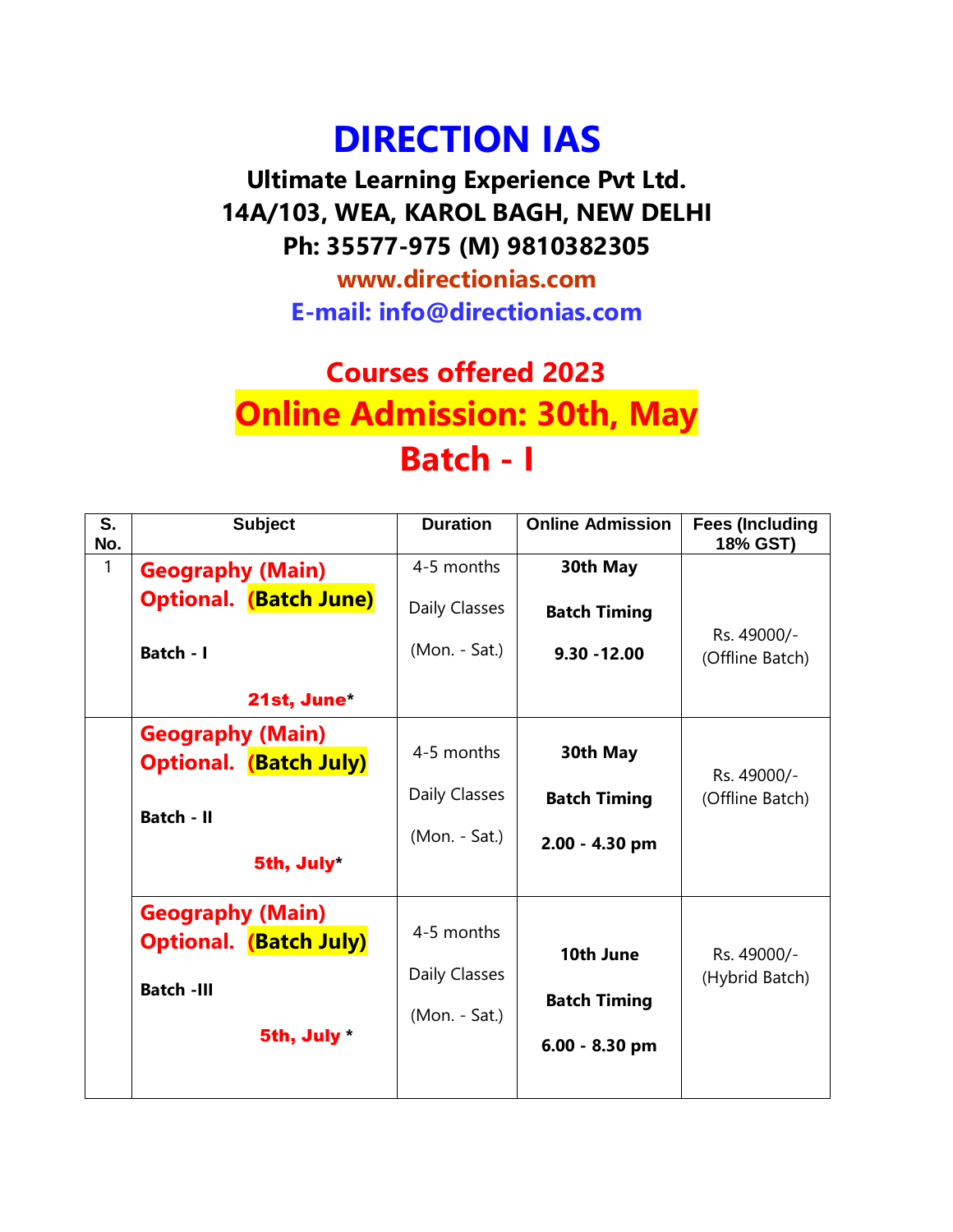| <b>Geography (Main) Optional.</b><br><b>(Test Series)</b><br><b>Batch -IV</b><br>19th, June                                                                                               | 3 Months<br>(Weekly<br>tests)<br>Online<br><b>Registration</b><br>Open: 6th,<br>June | <b>Batch Timing:</b><br>9.30 - 12.30 PM<br>1.00 -4.00 PM<br>5.00-8.00 PM | Rs. 16,500/-<br><b>Online/Offline</b>                                   |
|-------------------------------------------------------------------------------------------------------------------------------------------------------------------------------------------|--------------------------------------------------------------------------------------|--------------------------------------------------------------------------|-------------------------------------------------------------------------|
| <b>Geography (Main) Optional.</b><br><b>(Test Series)</b><br><b>Batch -V</b><br><b>Note: After Prelims Result</b><br><b>Batch Admission details released</b><br>as the result is declared | Available<br>time will be<br>the basis of<br>test number                             | <b>Batch Timing:</b><br>9.30 - 12.30 PM<br>1.00 -4.00 PM<br>5.00-8.00 PM | Rs. 16,500/-<br><b>Online/Offline</b>                                   |
| <b>CSTP</b><br><b>Answer Practice</b>                                                                                                                                                     | One Year<br>Cycle                                                                    | Any Time                                                                 | Rs. 5000/-<br><b>To Improve</b><br>your marks in<br>main<br>examination |

Online registration will be open from **30th May Class Begin:** 21st June

*The Fee for Geography (Optional) is Total Fee: Rs. 49,000/- (Including: CGST 9% & : SGST 9%). Study Material, (Printed Form) Test Series (10 Tests) Classes Duration (18 weeks) 135 days.*

**\*First time ever we introduce (By Neetu Singh) 5 days Demo Classes for Optional FREE** *(All are invited)* **Why Demo classes (Before joining have clear perception of Geography classes and understand the strategy and approach that make us different) 13th - 17th, June @ 9.30**